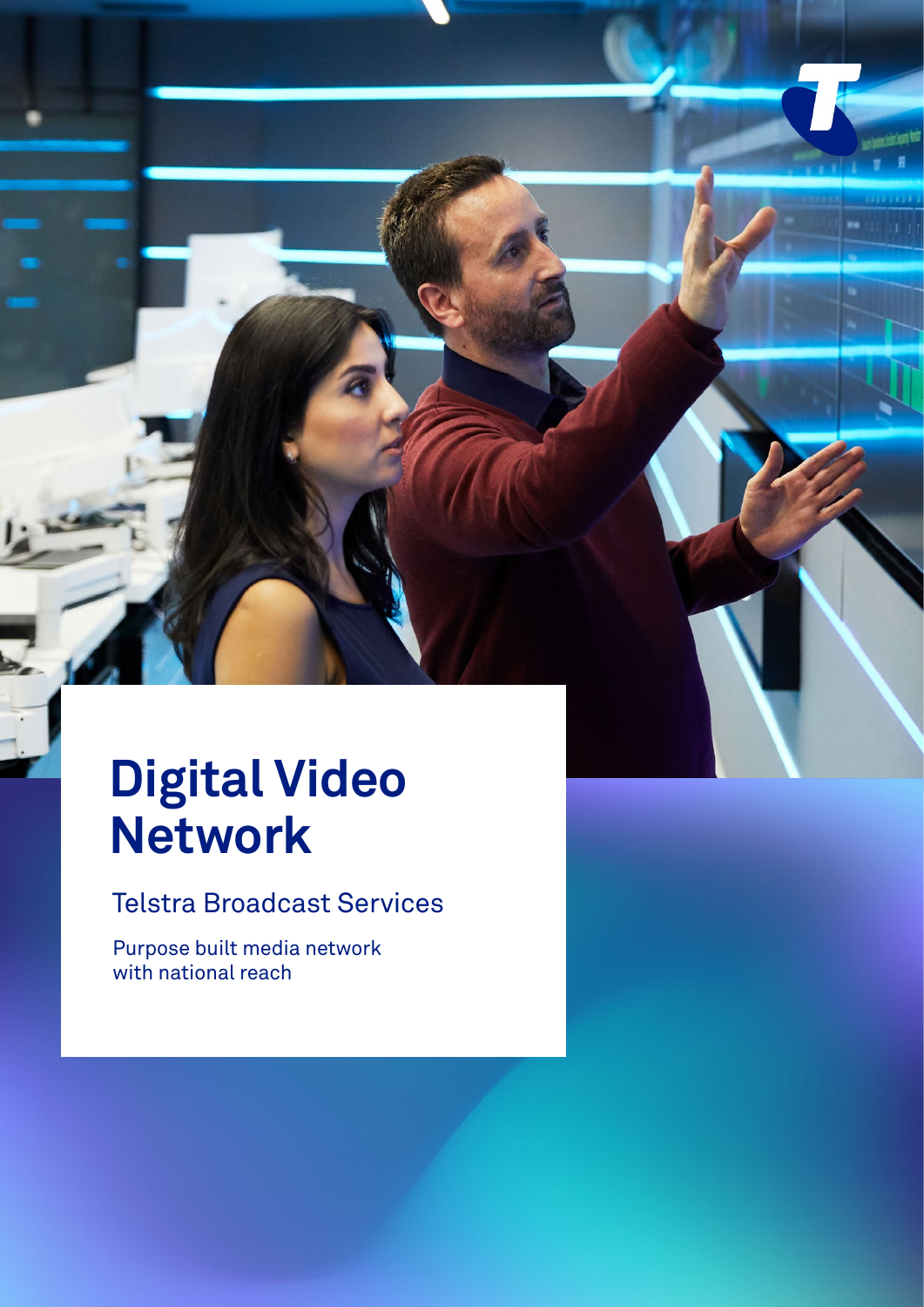Telstra's Digital Video Network (DVN) is a dedicated high-capacity fibre network architected for real-time media delivery using industry standard media formats, designed for peak performance and reliably. The DVN media network platform enables contribution, distribution and interchange of content nationally, is connected into every major Australian broadcaster, stadium and production hub, and the Telstra Global Media Network for international contribution. Telstra has provided Digital Media Network services for the Australian media industry for over three decades with an ongoing roadmap of innovation to meet your current and future media carriage needs.

## **Keeping media content moving**



**Purpose built –** Addresses media carriage needs of the media industry on dedicated high capacity fibre with robust architecture designed for peak performance and reliability with built in redundancy through dual fibre paths and updated onsite equipment with 'last mile' resilience.



**Innovation in content sharing –** The platform caters to an extended range of signal formats including HD, SD and ASI so you can acquire, share and distribute content in real time on a pay-per-use basis. Nonlinear transmission and powerful interchange capabilities have been introduced with the option of a global media switch for seamless international connectivity.



**Increased control –** A single web-based control centre provides unlimited 24/7 access to manage, monitor and control your video and data services. Our multi-tenanted software has accessible APIs for application development and enhancement to control backed by our expert support.

## **The DVN Network view**

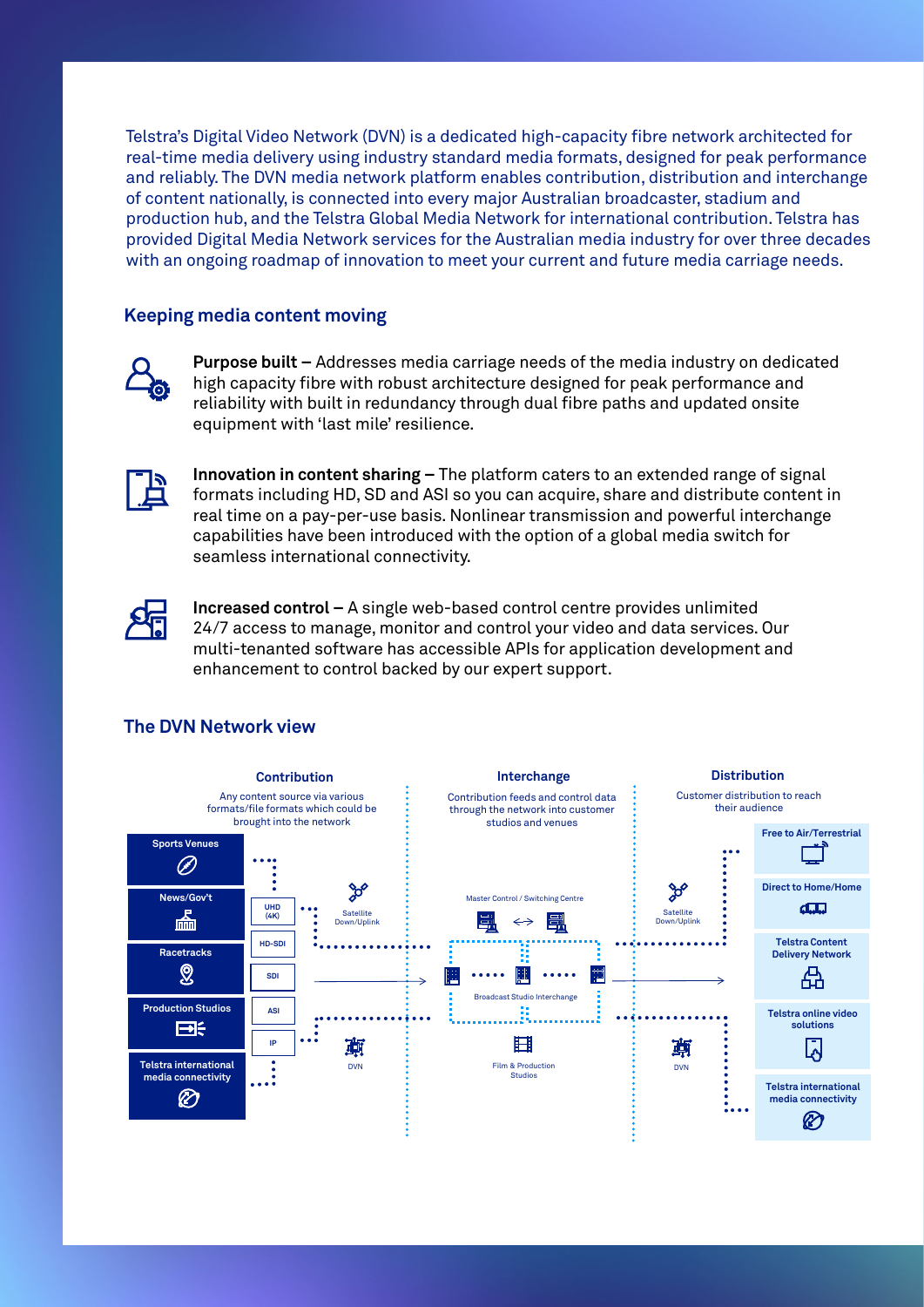

## **The Telstra Way**

Telstra is a leading technology company offering a wide range of services globally. We bring innovative technology, capability and talent from across the globe to enable our customers to thrive in a connected world. Telstra Broadcast Services brings to our customers a dedicated team of media industry professionals, high performance media networks, online video and cloud platforms, world class satellite services, and 24/7 bookings, operations and engineering support to help securely take your live sports content from stadiums to screens.